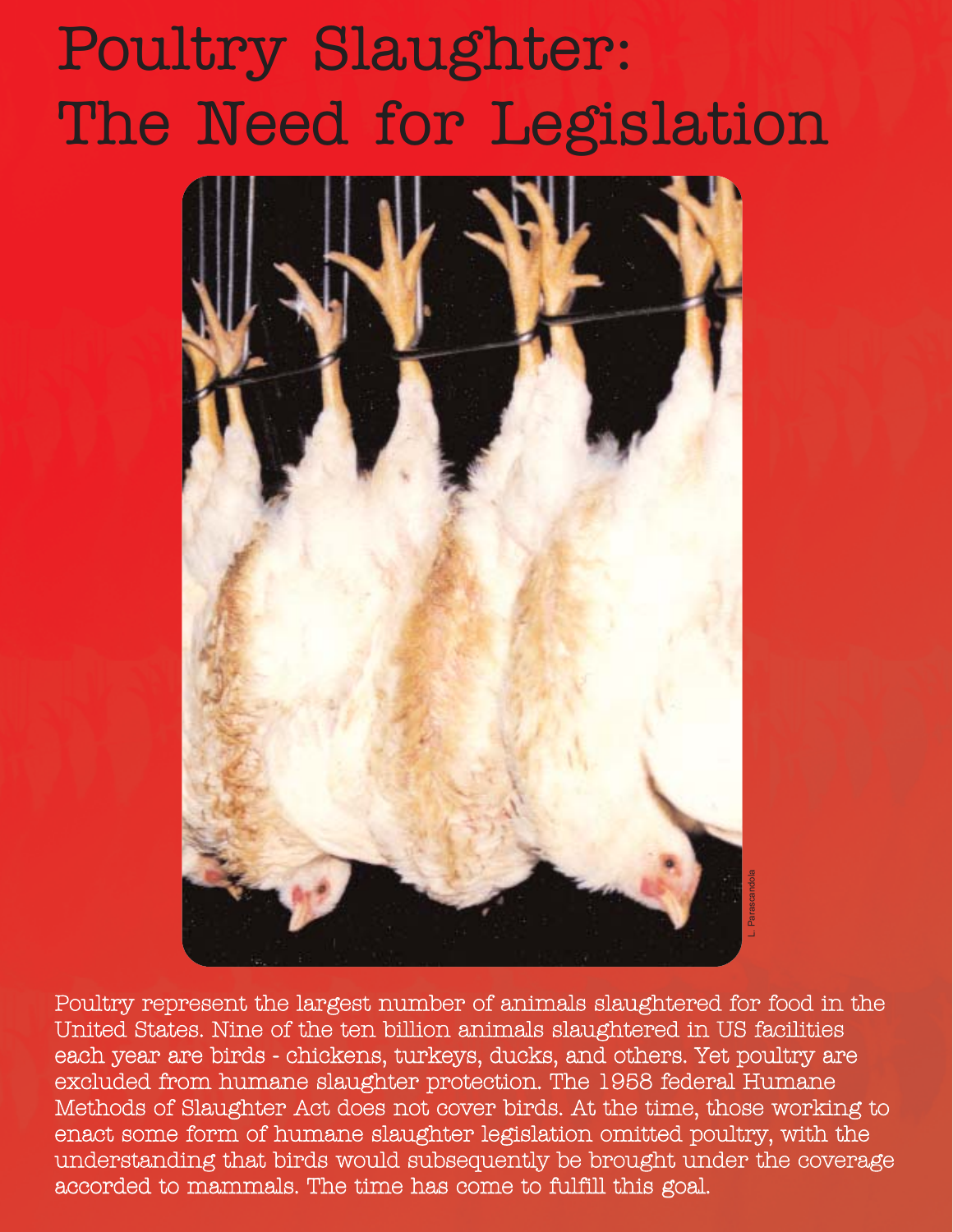*"Slaughter is different from processing in that the raw material is alive, has a central nervous system, can express emotional states, and has biological components like humans."* **- Dr. Janice Swanson, American Meat Institute Foundation's Annual Animal Handling and Stunning Conference, February 21-22, 2002**

*"Do you think from your perception that the birds have a sense of what is going to happen to them?"*

*"Yes. They try everything in their power to get away from the [killing] machine and to get away from you. Even the ones that are stunned into immobility. If these people are trying to say, because this chicken is stunned, it doesn't know what's going to happen or doesn't know what's going on, they are lying. I stood on the kill floor and watched. They will look at you, they'll open up their mouths; they try to squawk. They'll do all that, they'll get as mobile as they can, trying to get away. They have been stunned, so their muscles don't work, but their eyes* do and you can tell by them looking at you, they're scared to death." - Virgil Butler, former Tyson slaughter**house worker, Press Conference, Little Rock, Arkansas, February 19, 2003**

#### Catching & Transport of Chickens and Other Birds Slaughtered for Meat

At the poultry slaughter plant each day thousands of birds are crammed inside crates stacked on trucks waiting to be killed. Truckload after truckload pulls into the holding dock where huge fans rotate to reduce the number of birds who will die of heat prostration while waiting to enter the slaughterhouse. In winter many birds freeze to death waiting to be killed. A forklift picks the topmost pallet of crates off each flatbed truck, and the birds disappear into the darkness.

They come out of the darkness. "Live haul involves hand catching the birds, mostly at night, in a darkened dust-laden atmosphere," a USDA manual explains (1). Men move into the barns clapping their hands and shouting to make room for a forklift with a 5-foot cabinet of cages. When a forklift drops a box of cages, the men corner a group of chickens, grabbing in each hand one leg each



Karen Davis

of four to five terrified birds who are hurled like footballs and stuffed in the cages like trash in a can. In the 1990s, chicken-catching machines resembling giant street sweepers were also introduced. These 6-ton machines move through the chickens, scooping up 7,000 birds an hour with rubber finger-like projections that place them on a conveyer belt. The belt carries the birds into the machine where they are placed in crates automatically. When a crate is full, a forklift loads it onto the truck. When the truck is filled with the crated birds, they are driven to the slaughterhouse.

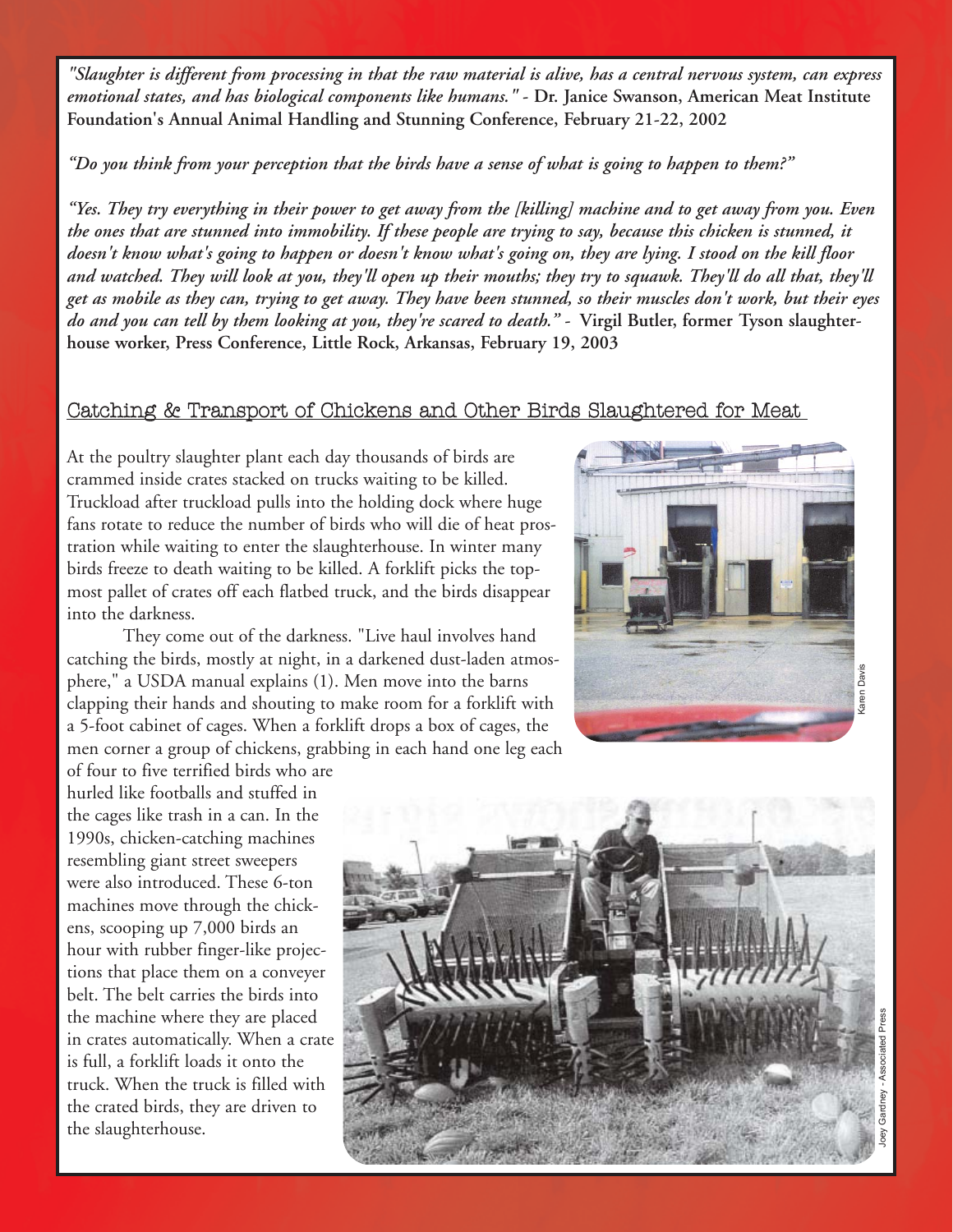## <u>At the Slaughterhouse</u>

#### Shackling

At the slaughterhouse, the birds sit in the trucks without food or water for 1 to 9 hours or more waiting to be killed. Inside the plant, in the "live-hang" area, they are violently jammed into a movable metal rack that clamps them upside down by their feet. Suspending these heavy birds, most of whom are already crippled, upside down by their feet, puts a painful strain on their legs and hips. Worse, meat industry specialist Dr. Temple Grandin reports "seeing a lot of one-legged shackling" of birds (2).

#### Electrical Immobilization

The birds' heads and upper bodies are then dragged through a splashing water trough called a "stunner." This water, which is cold and salted to conduct electricity, does not stun the birds. Its purpose is to immobilize them to keep them from thrashing and to paralyze the muscles of their feather follicles so their feathers will pop out easily, as well as to induce certain "meat" characteristics in their breast muscle tissue (3). For these reasons, at least 24 million chickens, turkeys, and ducks are intentionally tortured every day with volts of electricity in federallyinspected slaughterhouses, and further tortured when the machinery breaks down. A former Tyson chicken slaughterhouse worker said that when a line broke down at the plant where he worked, birds would be left hanging upside down in the stunner to drown and that he personally saw them "hang in that position for hours" (4).

#### Neck-Cutting

After being dragged through the "stun" bath, the paralyzed conscious birds have their necks partially sliced by a rotating machine blade and/or a manual neck cutter. Although both carotid arteries must be quickly severed to ensure a rapid death, these arteries, which carry the oxygenated blood responsible for consciousness to the brain, and which are deeply embedded in the bird's neck, are often missed. So haphazard is neck-cutting that *The Poultry Tribune* refers to "hopefully hitting the jugular vein" of the birds at slaughter (5).<br><u>Bleed-Out Tunnel and Scald Tank</u>

Still alive - the industry intentionally keeps the birds





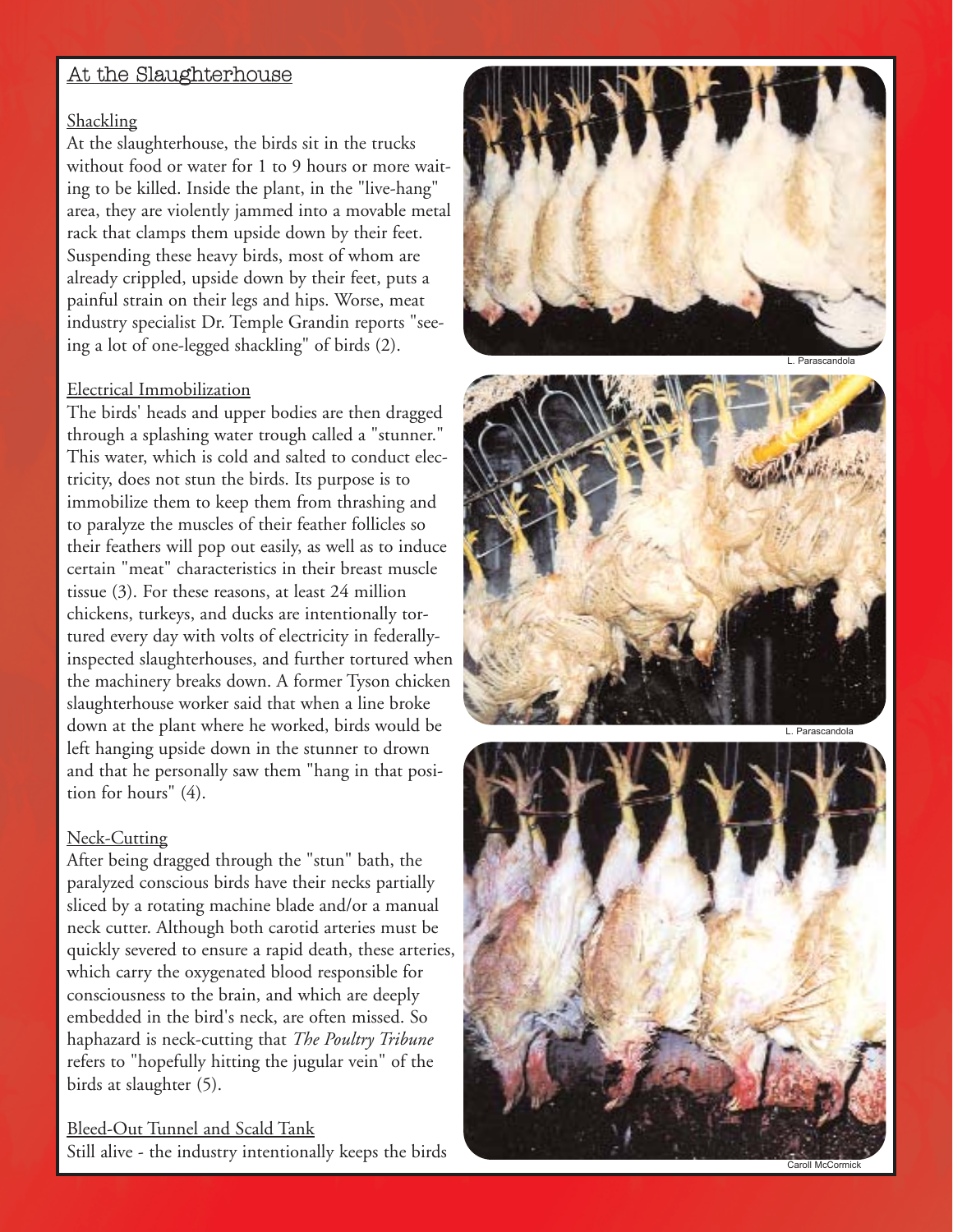alive during the slaughter process so their hearts will continue to pump blood -- they then hang upside down for 90 seconds in a bleedout tunnel where they're supposed to die from blood loss, but millions of birds do not die, while an unspecified number of birds drown in pools of blood when the conveyer belt dips too close to the floor. Dead or alive, the birds are then dropped into tanks of semi-scalding water. In 1993, of 7 billion birds slaughtered in U.S. facilities, over 3 million birds were plunged into the scald tanks alive (6). According to a former slaughterhouse worker, when chickens are scalded alive, they "flop, scream, kick, and their eyeballs pop out of their heads. They often come out of the other end with broken bones and disfigured and missing body parts because they've struggled so much in the tank" (4).

## Ritual and Live Market Slaughter

Technically, ritual slaughter refers to "a method of slaughter whereby the animal suffers loss of consciousness by anemia of the brain caused by the simultaneous and instantaneous severance of the carotid arteries with a sharp instrument" (7). In practice, "ritual slaughter" is likely to involve severing the windpipe and jugular vein of unstunned birds and ramming the birds into bleeding cones after their throats are cut (8). At Empire Kosher, birds packed in crates on a moving belt are grabbed by one worker, held up by another to the slaughterer's blade, then hung upside down by another worker on a moving line of hooks. Blood spurts violently to the floor and the chickens thrash desperately on the hooks (9).

## Killing Unwanted Birds

Killing Unwanted "Meat-Type" Birds

In 2002, workers at a Puerto Rican slaughter plant were videotaped beating to death 76,000 chickens with sticks, metal tubes and baseball bats because, according to a plant executive, "they did not come up to the high standards of quality which we demand" (10). In 1999, the manager of a turkey farm in Minnesota was videotaped bludgeoning sick, lame, and injured turkeys with a metal pipe and pliers and throwing the still living birds in piles as well as wringing their necks (11). Cervical dislocation, or "neck-wringing," is a standard farming practice for getting rid of unwanted birds, who are typically thrown with their broken necks on "dead piles" where they slowly and painfully suffocate.



#### Killing Unwanted "Egg-Laying" Hens

*"When I visited a large egg layer operation and saw old hens that had reached the end of their productive life, I WAS HORRIFIED. Egg layers bred for maximum egg production . . . were nervous wrecks that had beaten off half their feathers by constant flapping against the cage."* **- Dr. Temple Grandin, Paper presented at the National Institute of Animal Agriculture, April 4, 2001.** According to Tom Hughes of the Canadian Farm Animal Trust, "The simplest method of disposal is to pack the Canadian Farm Animal Trust, "Wen I visited a large egg layer operation and saw old bens that had reached the end of

Because "spent" hens have no market value, few slaughter plants will take them. As a result, most of these birds are suffocated to death in dumpsters (12), then trucked to rendering facilities, or buried alive in landfills.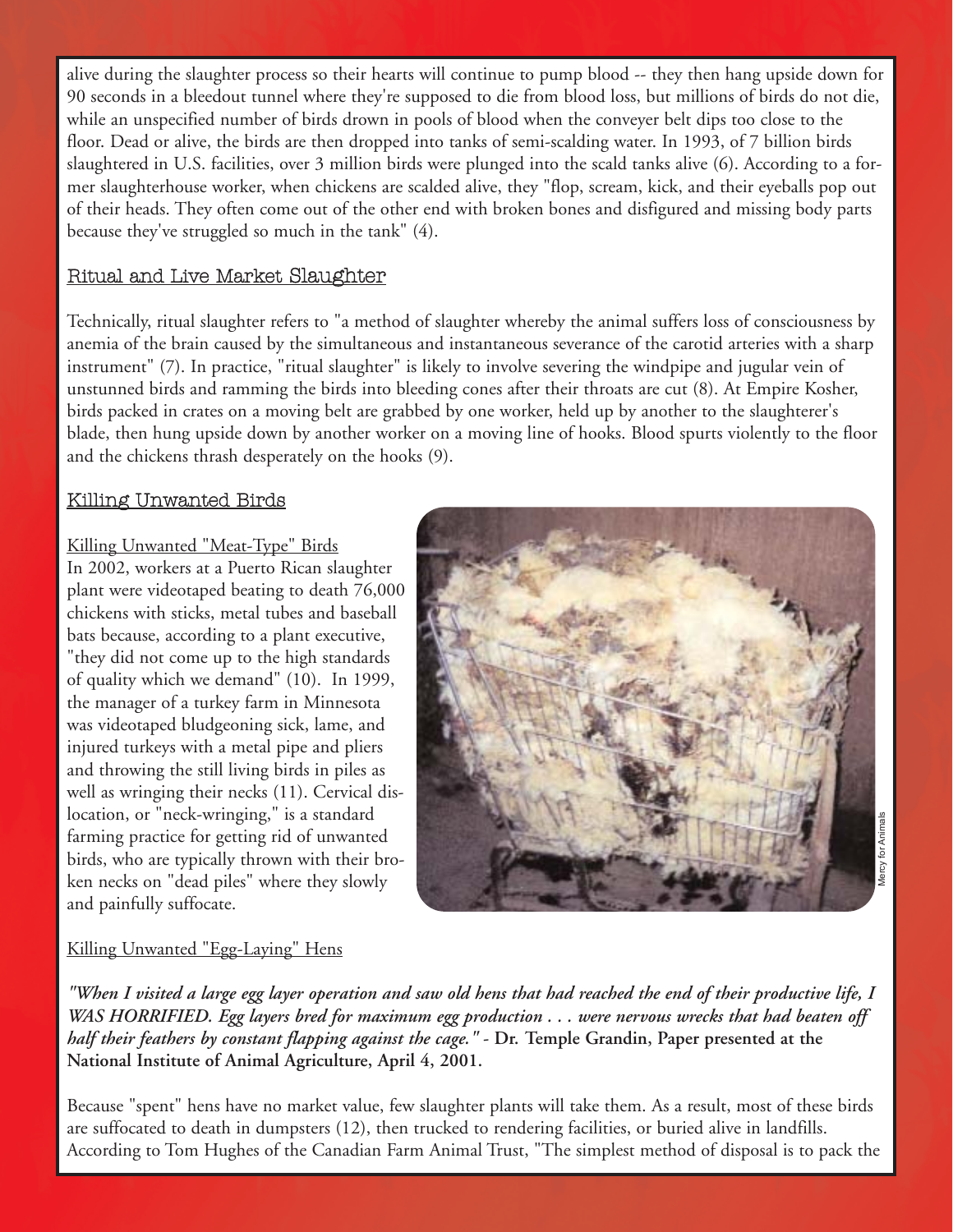birds, alive, into containers, and bulldoze them into the ground." Another method is "to pack the birds into a closed truck and connect the exhaust to the body of the truck" (13). In 2003, workers at a battery-hen complex in California said that when their arms got tired from breaking the necks of 30,000 unwanted hens, they threw the live hens into wood chipping machinery, in which a piece of wood is "fed into a chipper's funnel-shaped opening, and blades on a rapidly spinning disk or drum cut it into small pieces" (14).

## Killing Unwanted Chicks

Along with defective and slowhatching female chicks, the U.S. egg



Mercy for Animals

industry trashes 250 million male chicks as soon as they hatch because the males don't lay eggs. Instead of being sheltered by a mother's wings, the newborns are ground up alive or thrown into trashcans where they slowly suffocate on top of one another, peeping pitifully as a human foot stomps them down to make room for more chicks. Some hatcheries gas the chicks with carbon dioxide (CO2). Ruth Harrison, the author of *Animal Machines* (1964), said she stopped supporting CO2 gassing of chicks after subjecting herself to inhalation of various gas concentrations. She said, "In my opinion, it is no better than the old practice of filling up a dustbin with them and letting them suffocate" (15).

## "Humane" Slaughter Laws for Poultry

There are no federal laws governing the raising, transport, or slaughter of poultry in the United States. Although birds represent 99 percent of animals slaughtered for food in the U.S., they are excluded from the federal Humane Methods of Slaughter Act (7). Canada has an unenforceable *Recommended Code of Practice*, and the U.K leaves enforcement of its welfare laws to the Meat Hygiene Service and to an unenforceable *Ministry of Agricultural Code of Practice.* In the European Union (EU), a 1997 draft proposal by the European Commission to strengthen an EU Directive to set legally binding stunning standards for birds and mammals "seems to have disappeared" (16).

## Remedies

## Federal Legislation

Though no truly humane system of slaughter can be devised, conditions in the U.S. could be improved by redefining "livestock" in the federal Humane Methods of Slaughter Act (7) to include poultry, or by amending the 1957 Poultry Products Inspection Act (21 U.S. Code of Federal Regulations) to include a humane slaughter provision for poultry. The latter approach was tried in three bills introduced by Congressman Andrew Jacobs (Indiana) in the U.S. House of Representatives in the 1990s: H.R. 4124 (1992); H.R. 649 (1993); and H.R. 264 (1995). Despite a vigorous lobby by United Poultry Concerns, all of these bills died in the House Agricultural Livestock Subcommittee to which they were referred, and efforts to get a Senate companion bill failed. It's time to try again.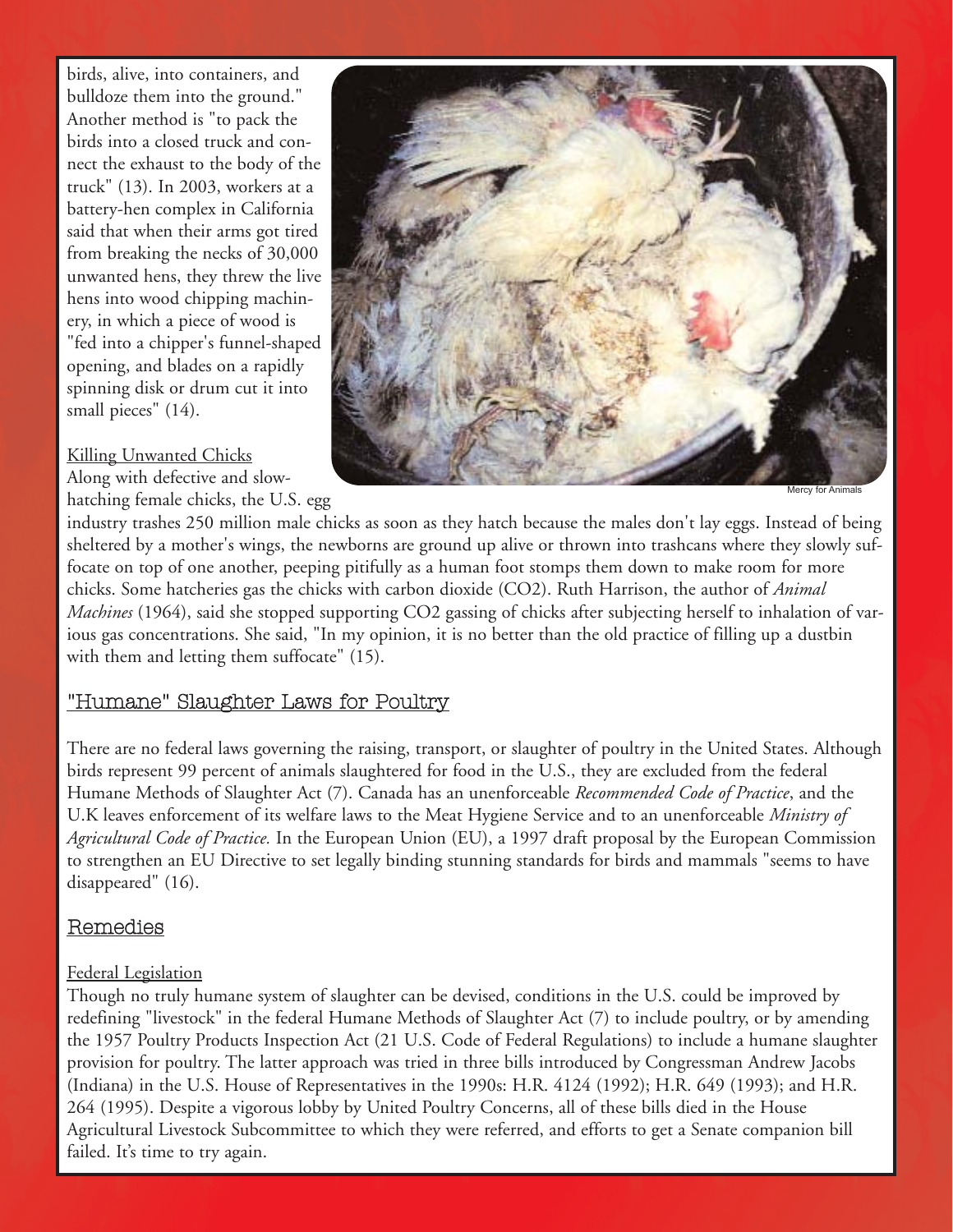#### State Anti-Cruelty Laws

In some U.S. states, the worst poultry slaughter abuses might be prosecuted under the state anti-cruelty laws, a prospect that should be investigated. States that already have humane slaughter laws should adopt amendments to include poultry, as was done in California in 1991 (17). That law excludes "spent" hens and small "game" birds, a loophole that needs to be closed. (Products sold within a state are regulated by state laws. Interstate commerce is regulated by the federal government.)

## Gas Stun-Killing of Birds

## *"Because gas-stunned birds regain consciousness rapidly, they must be killed, rather than stunned, by the gas." Peter Stevenson, Animal Welfare Problems in UK Slaughterhouses.* **Compassion In World Farming, July 2001**

An increasing number of welfarists are calling for the replacement of paralytic electric shock equipment with gas-based technology that will kill the birds in the transport crates prior to shackling, thus sparing them the pain and stress of live shackling, electrical paralysis, neck cutting, and for millions of birds each year, being scalded alive. Based on the evidence, the U.K. approved, in 1995, two gas mixtures with relatively high percentages of argon (60% and 90%), an inert gas that is heavier than air and said to be fairly easy to contain. In 2001, the British government amended the U.K.'s Welfare of Animals (Slaughter or Killing) Regulations 1995 to allow higher concentrations of argon and/or nitrogen and lower concentrations of CO2 to be voluntarily used in the gas stunning of poultry (18).

In 1997, poultry welfare specialist Dr. Ian Duncan of the University of Guelph in Ontario, Canada, wrote that his observation of chickens entering a tunnel containing a mixture of 30% CO2, 60% argon, 8% nitrogen, and 2% oxygen convinced him that this is "the most stress-free, humane method of killing poultry ever developed" (19). He said the birds were quiet, they remained in the transport crates until dead, and the procedure was "fast, painless and efficient," with no risk of recovery from unconsciousness.

## Poultry Slaughtered Under Federal Inspection in the United States in 2001

#### Sources:

USDA-National Agricultural Statistics Service (NASS) Agricultural Statistics 2003 http://www.usda.gov/nass/pubs/agstats.htm

United States: 8.9 billion birds: 8.5 billion chickens, 269 million turkeys, 26 million ducks, 14 million pounds of "miscellaneous" birds: ostriches, emus, geese, pigeons, quails, and pheasants.

## Chickens Slaughtered World Wide

World wide over 43 billion chickens are slaughtered for meat. Source: Compassion in World Farming 2003.

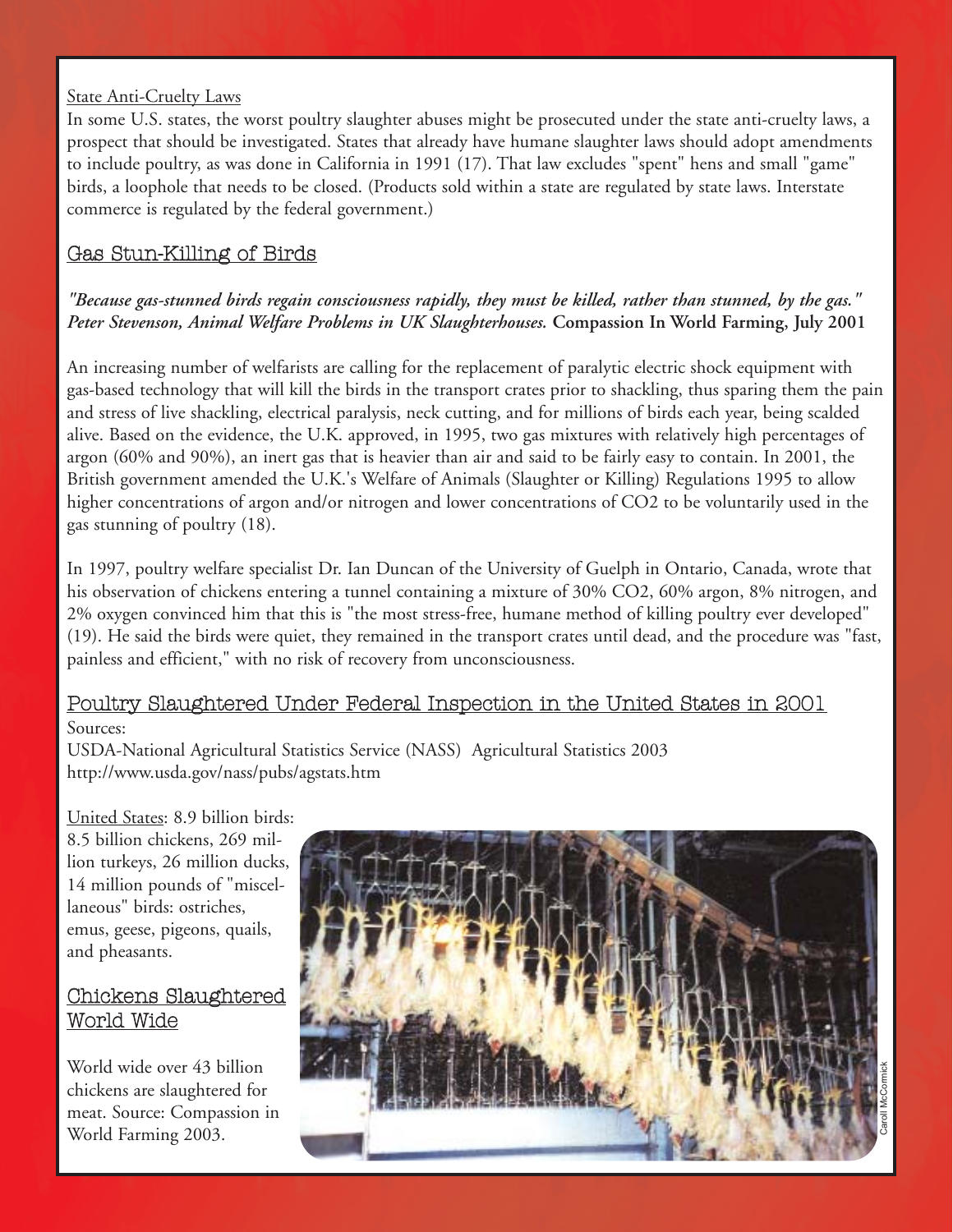## References

- 1. A.W. Brant, et al., *Guidelines for Establishing and Operating Broiler Processing Plants.* USDA-ARS, 5/82, 23.
- 2. American Meat Institute Animal Handling & Stunning Conference, Feb. 21-22, 2002.
- 3. F. Tarver Jr., Broiler Meat Quality Following Bird Restraint and Stunning, *Broiler Industry*, 8/99, 40.
- 4. V. Butler, Affidavit, signed 1/30/03. www.upc-online.org.broiler/.
- 5. G. Watts and C. Kennett, The broiler industry, *The Poultry Tribune*, 9/95, 6-18.
- 6. Freedom of Information Act #94-363, Poultry Slaughtered, Condemned, and Cadavers, 6/30/94.
- 7. *Humane Methods of Slaughter Act*, Title 7 U.S. Code.
- 8. J. Regenstein, et al., Shopping Guide for the Kosher Consumer, 1987; A. Birchall, Kinder ways to kill, *New Scientist*, 5/19/90, 46; *Humane Slaughter?* (video), Farm Sanctuary.org.
- 9. J. Oppenheimer, A "Cutthroat" Business, *Baltimore Jewish Times*, 6/2/95, 44-49.
- 10. Poultry slaughter sparks outcry in Puerto Rico, *The Pawtucket Times*. 5/23/02.
- 11. *Meat Your Meat* (video), PETA.org.
- 12. T. Grandin, What Would the Public Think? National Institute of Animal Agriculture, 4/4/01; email from Dr. Steven Gross to UPC, 1/31/03.
- 13. M. Clifton, Starving the hens is "standard." *Animal People*, 5/00, 1, 8.
- 14. E. Fitzsimons, No cruelty charges in chicken killings, *San Diego Union-Tribune*, 4/11/03.
- 15. A. Birchall (see 8 above), 47.
- 16. P. Stevenson, *Animal Welfare Problems in UK Slaughterhouses,* CIWF, 2.2, 7/01.
- 17. CA Food and Agriculture Code, Section 19501.5.
- 18. Changes in Poultry Slaughter Methods, *Meat News*, *Meat Processing*, 12/11/01.
- 19. I.J.H. Duncan, *Killing Methods for Poultry*, Centre for the Study of Animal Welfare, University of Guelph, 1997.

## Further Reading

1. Karen Davis, PhD, *Prisoned Chickens*, *Poisoned Eggs: An Inside Look at the Modern Poultry Industry*, Book Publishing Company, Summertown, TN, 1996. Available from United Poultry Concerns, PO Box 150, Machipongo, VA 23405.

2. http://www.UPC-online.org/slaughter/

3. Cem Akin, The Serious Welfare Problems of Electrical Stunning for Poultry and the Case for Gas Killing as Means for More Humane Slaughter: http://www.kfccruelty.com/cemsgaskillmemo.html

Go to: http://www.upc-online.org/email

Or contact:

United Poultry Concerns

\_\_\_\_\_\_\_\_\_\_\_\_\_\_\_\_\_\_\_\_\_\_\_\_\_

PO Box 150 \* Machipongo, VA 23405

Ph: 757-678-7875 \* Fax: 757-678-5070

www.UPC-online.org.



United Poultry Concerns is a nonprofit organization that promotes the compassionate and respectful treatment of domestic fowl. Please join us and support our work.